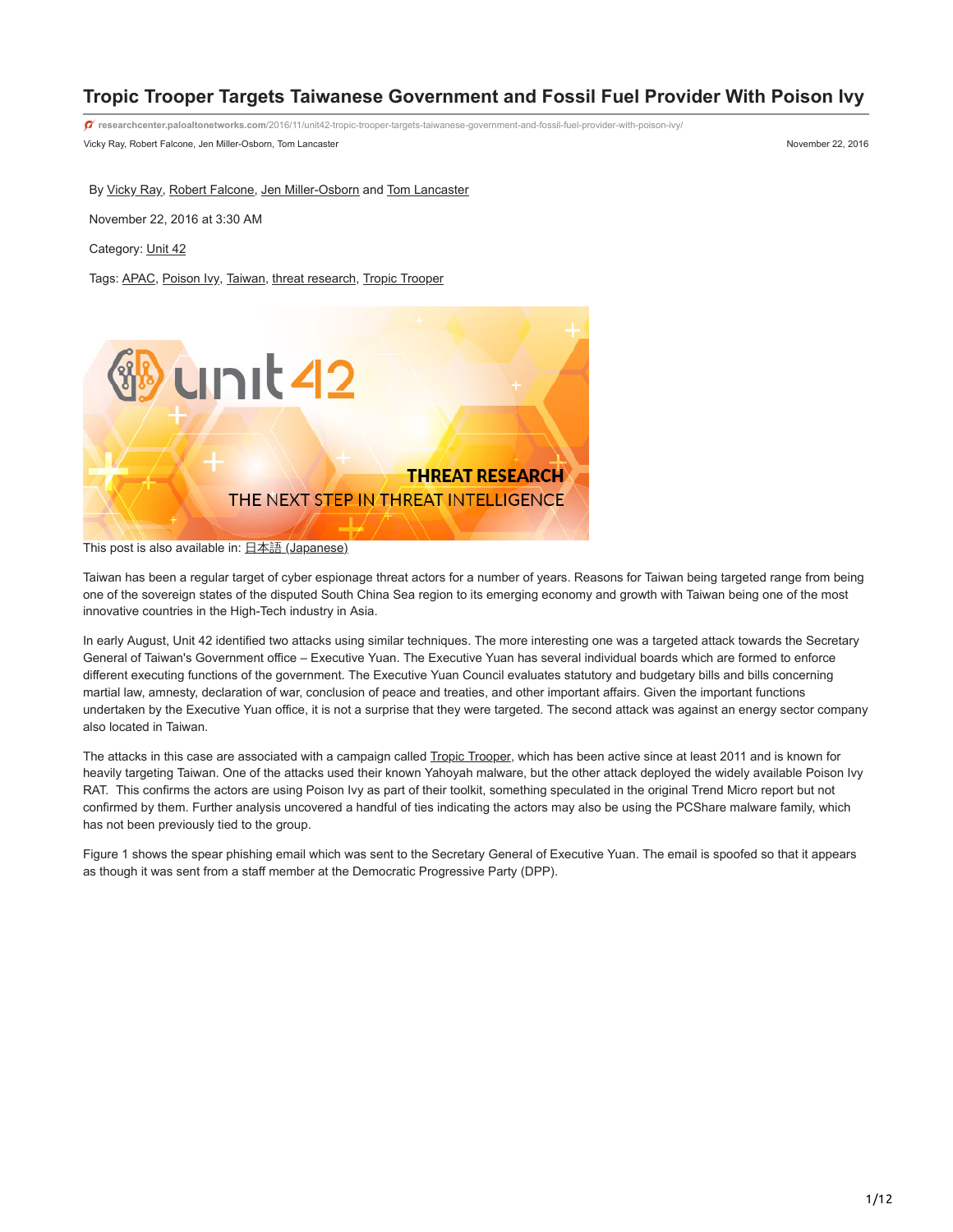|          | $\blacksquare$ りじ $\triangleq$ $\triangledown$ $\vert$ $\downarrow$<br>進步議題控管表 - Message (HTML) | 回<br>$\Sigma$<br>$\overline{\phantom{0}}$ |
|----------|-------------------------------------------------------------------------------------------------|-------------------------------------------|
| File     | Message                                                                                         | B<br>$\heartsuit$                         |
|          | <b>O</b> This message was sent with High importance.                                            |                                           |
| From:    | <b><i>PERSONAL PROPERTY</i></b>                                                                 | Sent: Tue 8/2/2016 9:28 AM                |
| To:      | @ey.gov.tw                                                                                      |                                           |
| Cc:      |                                                                                                 |                                           |
| Subject: | 進步議題控管表                                                                                         |                                           |
| Message  | [4] 進步議題工作圈議題控管表.xlsx (320 KB)                                                                  |                                           |
|          |                                                                                                 | $\overline{\mathbb{R}}$                   |
|          | 敬請參考指教.                                                                                         | ∸                                         |
|          |                                                                                                 |                                           |
|          |                                                                                                 |                                           |
|          |                                                                                                 |                                           |
|          |                                                                                                 |                                           |
|          |                                                                                                 |                                           |
|          |                                                                                                 |                                           |
|          |                                                                                                 | ▼                                         |
|          |                                                                                                 |                                           |
|          |                                                                                                 |                                           |

## *Figure 1. Spear-phishing email with malicious attachment.*

The document attached to this e-mail exploits CVE-2012-0158, a Microsoft Office vulnerability. This process is described in the Malware Analysis section later in this report, but one interesting aspect of this malicious was the decoy document the attacker chose to deploy.

## **Decoy Document**

As we have noted in many earlier reports, attackers commonly use decoy files to trick victims into thinking a malicious document is actually legitimate. After infecting the computer, the display a clean document to the victim that contains content that is relevant to them.

The decoy document used in this case is a spreadsheet with four tabs, respectively titled "example," "0720," "0721," and "1041109 full update". All of the text uses Traditional Chinese, in contrast to Simplified Chinese, which is the official written language of the People's Republic of China. Traditional Chinese is used in Taiwan, Hong Kong, Macau, and many overseas Chinese communities. The overarching theme of the spreadsheet is documenting protestor activity and/or progressive reform attempts in progress across Taiwan and the tone of the spreadsheet suggests it was compiled by progressive supporters. Because we were unable to find the spreadsheet online, and there is specific persona data included related to these movements and protests, we are not including any screen shots except for the one below.

|  | 範例 | 0720 | 0721 | 1041109全更新 |
|--|----|------|------|------------|
|--|----|------|------|------------|

#### *Figure 2. The four tabs in the decoy spreadsheet.*

The "example" spreadsheet tab is exactly as described – it contains the headers and suggested information within two of the remaining three tabs. The headers themselves translate, from left to right, to "responsible department," "issue," "developments this week," "political situation judgment," and "related information." The tab labeled 0721 only has the matching headers and no additional information. None of the information in the spreadsheet relates to activities past 2015, and there are references made to the then upcoming January 16, 2016 elections in Taiwan. In that election the DPP won, displacing the Chinese Nationalist Party (KMT) for only the second time in history, and with Taiwan's first female President.

The spreadsheet labeled 0720 refers to the Anti-Black Box Movement, which was a protest by Taiwanese high school students against certain proposed curriculum changes. The use of "black box" by the protestors is in reference to former Taiwanese President Ma Ying-Jeou's government and its lack of transparency concerning government decisions. Protestors occupied Taiwan's Ministry of Education last July. A resolution passed by Taiwan's legislature and approved by the Executive Yuan in May of this year delayed implementing that curriculum until 2020 to allow time for the act to be amended.

The Anti-Black Box Movement is related to the Sunflower Student Movement, a coalition of both student groups and other civic organizations that protested the Cross-Strait Trade Agreement between Taiwan and the PRC, feeling it would hurt Taiwan's economy and increase the PRC's sway over the island. On March 17 2014, the KMT, the ruling party at the time, tried to force a vote without a previously agreed clause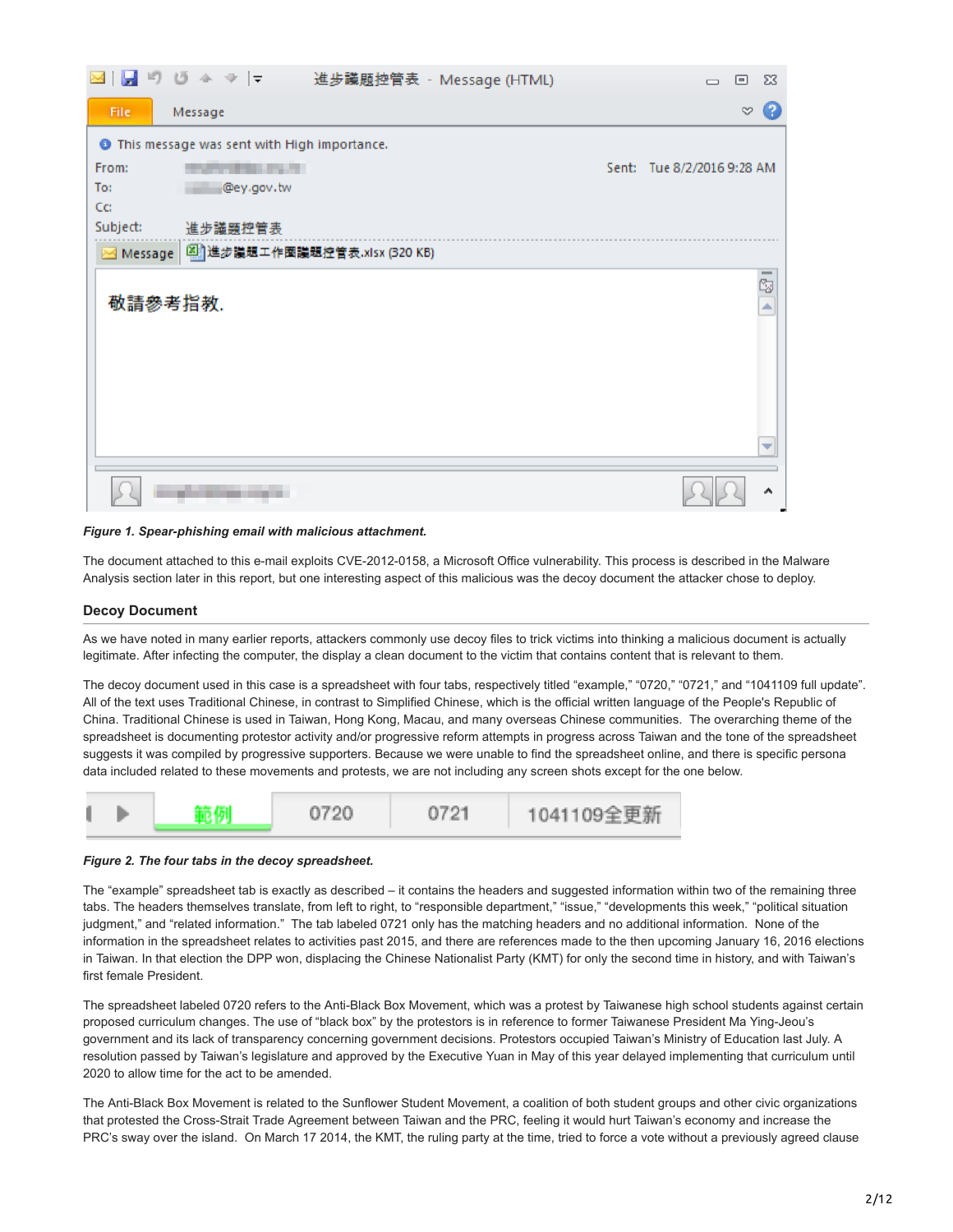by clause review with the DPP. The following evening protesters occupied the Legislative Yuan, the first time that had occurred Taiwan's history. On March 23 of the same year, after then President Ma re-affirmed he supported the pact and would not alter or drop it, protestors occupied the Executive Yuan where over 150 were injured and 61 arrested.

The final tab contains the most information of the three and has different headers. From left to right, the headers are titled "responsible person(s)," "summary of issues and major groups," "crisis simulation, political judgment, and recommendations," "degree of tension," and "participating members."

- Information related to the November 2015 "Autumn Struggle" protest, which is an annual protest first done in 2013.
- Information on a Taichung City government development proposal being protested largely on environmental impact grounds, and protestor demands.
- Army 1<sup>st</sup> Special Forces veterans attempt to receive compensation for alleged illegal extension of forced military service
- The recently settled case where toll workers forced into unemployment by the Taiwanese government's agreement with the Far Eastern Electronic Toll Collection Company to create a national electronic toll collection system ended up resulting in the 2013 layoffs of hundreds, who have since protested for new jobs as well as lost severance and pension.
- Kaohsiung refinery closing and protestor demands, also largely related to environmental effects and necessary cleanup; the refinery officially closed at the end of December 2015
- Closely watching any trade agreements between the Malaysian government and Taiwan
- Potential environmental and current residential issues related to the development of the Aerotropolis around Taoyuan International Airport, which is intended to create a major transportation hub and industry center for Asia with infrastructure for corporate research and development, conference centers, and other facilities.
- The Puyu Development Plan, which is part of Taiwan's Knowledge-based Economy plan
- Taiwan's 12-year compulsory education plan
- Anti-Black Box Movement demands and recent activity
- Improving working conditions for Taiwanese firefighters
- Pension reforms
- The Nest Movement, which started in 2014 and is related to the older "Shell-less Snail Movement," focused on affordable housing, neighborhood and urban development, ending forced demolition and relocation, property tax reform, and related housing issues
- The Environmental Impact Assessment (EIA) voted on by the Environmental Protection Bureau (EPB) for the Dongshi-Fengyuan Expressway, part of the National Highway #4 Project and anti-eviction efforts
- Kaohsiung water quality issues and related projects
- Same sex marriage legalization
- Protecting old trees in Kaohsiung amidst construction for a new "green" library; most of the designated "precious trees" are rare exotic species
- Indigenous peoples in Kaohsiung land return
- Activities against the Miramar Resort Village, including the revocation of the EIA, forcing development to halt
- Lowering the voting age in Taiwan from 20 to 18

# **Malware Analysis**

The documents attached to spear-phishing e-mails used in both attacks contain code that exploits [CVE-2012-0158](https://www.sophos.com/en-us/medialibrary/PDFs/technical%20papers/CVE-2012-0158-An-Anatomy-of-a-Prolific-Exploit.PDF), which despite its age remains one of the most common Microsoft Word vulnerabilities being exploited by multiple threat actors. This matches with known Tactics, Techniques, and Procedures (TTPs) for Tropic Trooper, targeting both government institutions and also the energy industry in Taiwan.

The delivery document uses the XLSX extension typically used by OpenXML documents, but the file itself is actually an OLE (XLS) document. The file extension to file type discrepancy was caused by the actor using Excel's built-in encryption capability, which stores XLSX ciphertext and the information needed for decryption in an OLE document.

Filename: 進步議題工作圈議題控管表.xlsx MD5: a89b1ce793f41f3c35396b054dbdb749 SHA1: f45e2342e40100b770d73dd06f5d9b79bfce4a72 SHA256: 2baa76c9aa3834548d82a36e150d329e3268417b3f12b8f72d209d51bbacf671 Type: CDF V2 Document, No summary info Size: 327128 bytes

## *Table 1. Details of the malicious document attached to the e-mail.*

The embedded shellcode enumerates open handles for a file with a size greater than 0xa6f0 (Decimal - 42736) bytes. It will then set the file pointer to 0xa6e8 (Decimal - 42728) and starts looking for the following delimiter:

# **GfCv\xef\xfe\xec\xce**

If it finds this delimiter, the shellcode knows it is working with the correct file and continues by reading 0x600 (decimal 1536) bytes following this delimiter. The shellcode then decrypts the first 0xc0 (decimal 192) DWORDs of the data read from the file using an XOR algorithm that decrypts one DWORD of ciphertext at a time with 0x29f7c592. The resulting cleartext is a second piece of shellcode that continues carrying out further functionality.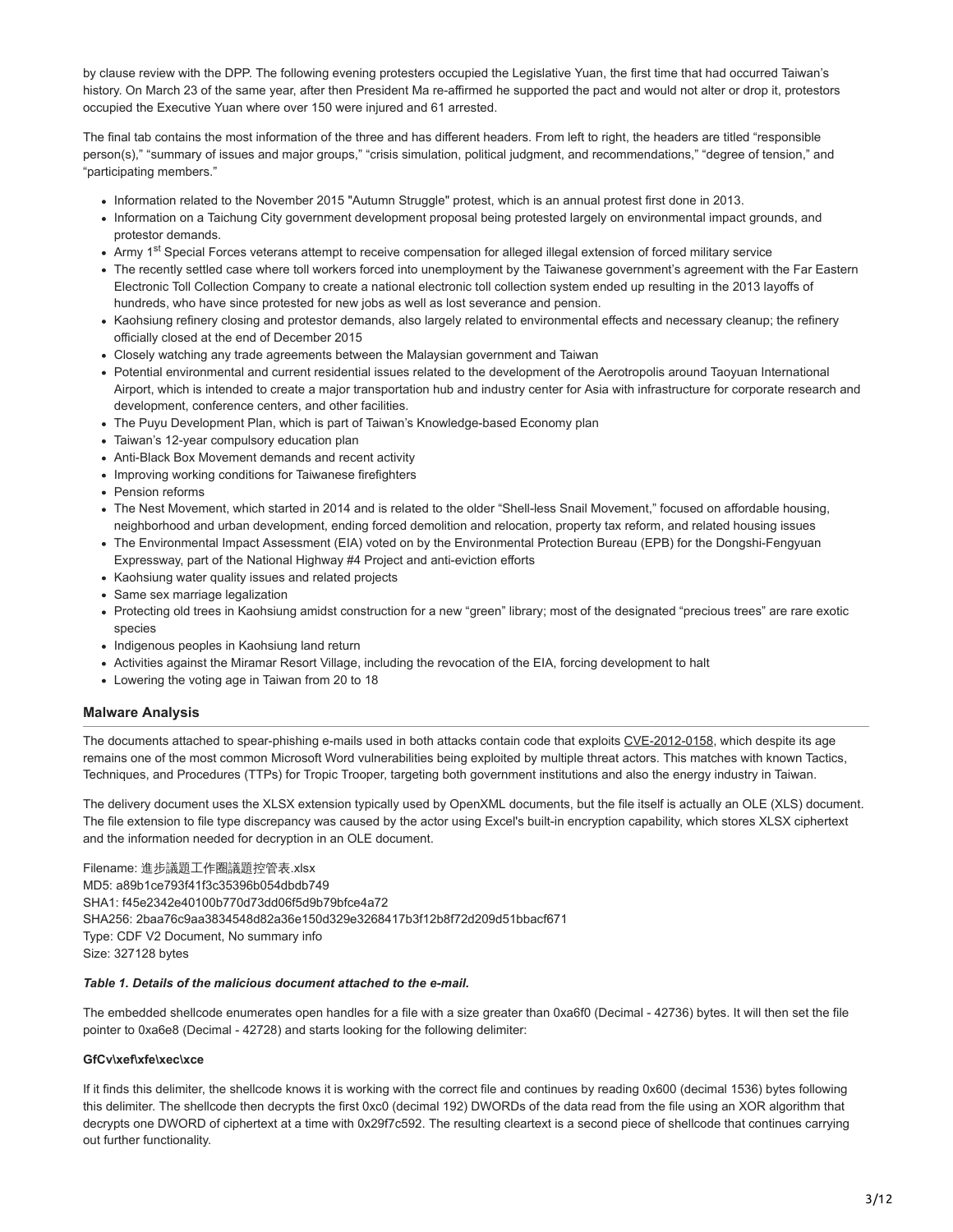The secondary shellcode starts by resolving the following API functions using a ROT13 hashing algorithm:

kernel32.dll!CreateFileA kernel32.dll!ReadFile kernel32.dll!WriteFile kernel32.dll!SetFilePointer kernel32.dll!CopyFileA kernel32.dll!MoveFileExA kernel32.dll!CreateToolhelp32Snapshot kernel32.dll!Process32Next kernel32.dll!CloseHandle kernel32.dll!VirtualAlloc kernel32.dll!WinExec kernel32.dll!TerminateProcess kernel32.dll!LoadLibraryA kernel32.dll!lstrlenA kernel32.dll!lstrcpyA kernel32.dll!lstrcatA kernel32.dll!GetTempPathA kernel32.dll!WideCharToMultiByte kernel32.dll!QueryDosDeviceA ntdll.dll!NtQueryObject advapi32.dll!RegOpenKeyA advapi32.dll!RegSetValueExA advapi32.dll!RegCloseKey

Immediately following these API functions there are three DWORDS; one used to locate the payload embedded within the exploit file, one for the size of the payload, and one for the size of decoy document. The two size values are added together to get the length of the ciphertext that the shellcode will decrypt. In the sample we analyzed, the following values were present, showing that the payload is at offset 0xabc0 and has a size of 0x45218:

DWORD offset\_toPayload; (0ABC0h) DWORD payload\_Size; (1C600h) DWORD decoy\_Size; (28C18h)

The shellcode then creates a string that it uses to create a registry key to automatically run the final payload each time the system starts. It then opens the registry key 'Software\Microsoft\Windows NT\CurrentVersion\Winlogon' and sets the value to the "Shell" subkey to the previously created string. Ultimately, the following registry key is created for persistence:

HKCU\Software\Microsoft\Windows NT\CurrentVersion\Winlogon\Shell: "explorer.exe,rundll32.exe "C:\Documents and Settings\Administrator\Application Data\Identities\Identities.ocx" SSSS"

It then uses the "offset toPayload" value as an offset that it will read 283160 (45218h) bytes from the XLS file. The shellcode then enters a decryption loop to convert the embedded payload from ciphertext to cleartext. The algorithm uses the length of the ciphertext negated as the initial encryption key, which it bit rotates right by 1 to adjust the key for each of decryption. It will use this key to decrypt four bytes of the ciphertext with the XOR operation until all the ciphertext is decrypted. During each iteration of the decryption process, the algorithm will check to make sure the four bytes of ciphertext are not equal to the key or equal to zero before decrypting the ciphertext. The following table contains the first five rounds of the algorithm to explain the decryption process:

|               | Key                                           | <b>Ciphertext</b> | <b>Cleartext</b>                                         |
|---------------|-----------------------------------------------|-------------------|----------------------------------------------------------|
| $\Omega$      | $\sim$ 0x45218 = 0xFFFBADF8 >> 1 = 0x7FFDD6F4 | 0x7F6D8CB9        | $0x00905a4d = M7x90x00$                                  |
| 1             | $0x7FFDD6F4 >> 1 = 0x3FFEEB7A$                | 0x3FFEEB79        | $0x03 = x03x00x00x00$                                    |
| $\mathcal{P}$ | $0x3$ FFEEB7A >> 1 = $0x1$ FFF75BD            | $0x1$ FFF75B9     | $0x04 = x04x00x00x00$                                    |
| 3             | $0x1$ FFF75BD >> 1 = $0x8$ FFFBADE            | 0x8FFF4521        | $0x$ FFFF = \xff\xff\x $00\$ x $00$                      |
| 4             | $0x8$ FFFBADF >> 1 = $0x47$ FFDD6F            | 0x47FFDDD7        | $0xB8 = \kappa 8 \times 00 \times 00 \times 00$          |
| 5             | $0x47FFDD6F >> 1 = 0xA3FFFFB7$                | 0x00000000        | $0x00000000 = x00x00x00x00$                              |
| 6             | $0xA3FFFFB7 >> 1 = 0xD1FFF75B$                | 0xD1FFF71B        | $0x40 = x40x00x00x00$                                    |
| 7             | $0x$ D1FFF75B >> 1 = $0xE8$ FFFBAD            | 0x00000000        | $0 \times 00000000 = \x00 \times 00 \times 00 \times 00$ |
| 8             | $0xE8FFFBAD >> 1 = 0xF47FFDD6$                | 0x00000000        | $0x00000000 = x00x00x00x00$                              |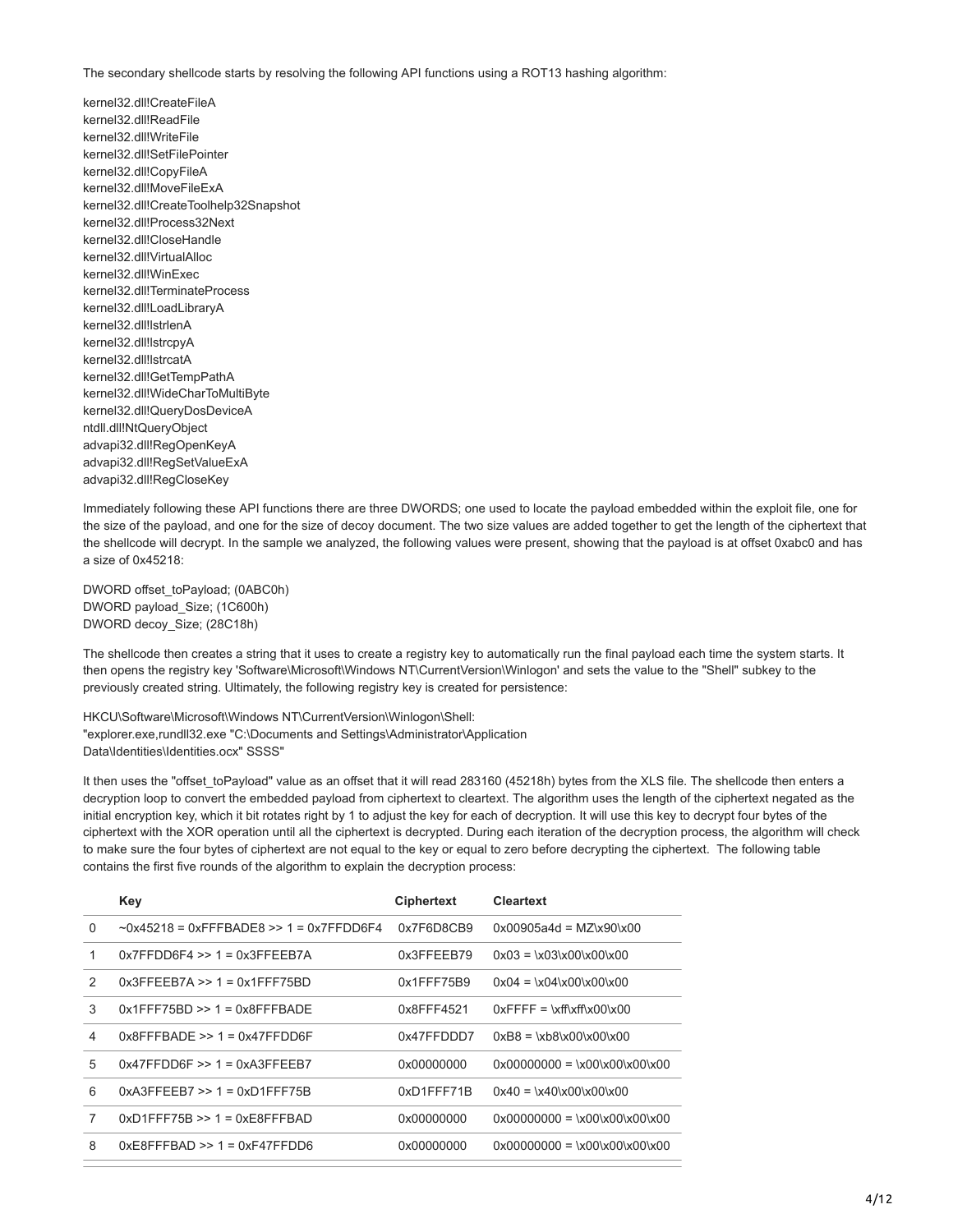| 9  | $0xF47FFDD6 \gg 1 = 0x7A3FFEEB$      | 0x00000000 | $0 \times 00000000 = \x00 \times 00 \times 00 \times 00$ |
|----|--------------------------------------|------------|----------------------------------------------------------|
| 10 | $0x7A3FEEB \gg 1 = 0xBD1FFF75$       | 0x00000000 | $0x00000000 = \x00\x00\x00\x00\x00$                      |
| 11 | $0xBD1FFF75 >> 1 = 0xDF8FFFBA$       | 0x00000000 | $0x00000000 = \x00\x00\x00\x00\x00$                      |
| 12 | $0xDE8FFFBA \gg 1 = 0x6F47FFDD$      | 0x00000000 | $0 \times 00000000 = \x00 \times 00 \times 00 \times 00$ |
| 13 | $0x6F47FFDD >> 1 = 0xB7A3FFEE$       | 0x00000000 | $0x00000000 = \x00\x00\x00\x00\x00$                      |
| 14 | $0xB7A3FFEE \gg 1 = 0x5BD1FFF7$      | 0x00000000 | $0x00000000 = \x00\x00\x00\x00\x00$                      |
| 15 | $0x5BD1FFF7 >> 1 = 0xADE8FFFB$       | 0xADE8FEF3 | $0x108 = \x08 \x01 \x00 \x00$                            |
| 16 | $0xADE8FFFB \gg 1 = 0xD6F47FFD$      | 0xD84E60F3 | $0xEBA1F0E = \x0e\x1f\xba\x0e$                           |
| 17 | $0x$ D6F47FFD $\geq 1 = 0xEB$ 7A3FFE | 0x26738BFE | $0xCD09B400 = \x00\xb4\x09\xcd$                          |
| 18 | $0xEB7A3FFE \gg 1 = 0x75BD1FFF$      | 0x39BCA7DE | $0x4C01B821 = \x21\xb8\x01\x4c$                          |
| 19 | $0x75BD1FF \gg 1 = 0xBADE8FFF$       | 0xD28AAE32 | $0x685421CD = xcd!Th$                                    |
| 20 | $0xBADE8FFF >> 1 = 0xDD6F47FF$       | 0xAD4F3496 | $0x70207369 =$ is p                                      |
| 21 | $0xDD6F47FF \gg 1 = 0xEEB7A3FF$      | 0x9CD0CC8D | $0x72676F72 = rogr$                                      |
| 22 | $0xFFB7A3FF >> 1 = 0xF75BD1FF$       | 0x947BBC9E | $0x63206D61 = am c$                                      |
| 23 | $0xF75BD1FF \gg 1 = 0xFBADE8FF$      | 0x94C3869E | $0x6F6E6E61 = anno$                                      |
| 24 | $0xFBADE8FF \gg 1 = 0xFDD6F47F$      | 0x98B4D40B | $0x65622074 = t$ be                                      |
| 25 | $0xFDD6F47F \gg 1 = 0xFEEB7A3F$      | 0x909E081F | $0x6E757220 = run$                                       |

### *Table 2. Decrypting the payload*

As you can see from the table above, the algorithm decrypts what is an embedded portable executable that acts as the payload in this attack. The embedded payload is written to %APPDATA\Identities\Identities.ocx and has the following attributes:

- 1 MD5: 53f5b9d9e81612804ddaf15e71d983c7
- $\mathfrak{D}$ SHA1: aa32739c1b5c23274bfbdc24b882a53c868d1e04
- 3 SHA256: c098235a43d9788661490d2c7b09b1b2b3544d22ee8d9ae6cd5d16a977fd1155
- 4 Type: PE32 executable for MS Windows (DLL) (GUI) Intel 80386 32-bit
- 5 Size: 116224 bytes
- 6 Imphash: 58089f7df19ceafda8af75236cb1852a
- 7 Compiled: 2016-05-23 07:00:51
- 8 Architecture: x86
- $9<sup>°</sup>$ Exports:
- 10 (0x1a90) OnUserModel
- 11 (0x1a90) SSSS

The decoy document, described in the section above, is saved to %TEMP%\進步議題工作圈議題控管表.xlsx and has the following attributes:

- 1 MD5: 7ba4837be46ed1d9b58721a2c103a523
- $\mathfrak{p}$ SHA1: bb5fa41034bfe16a06ac95fbc504e2e779b3219b
- 3 SHA256: 9dc5ecf4235841d91dd90c5410251b3dafee5c8dee598fd934018a1c62452a3a
- 4 Type: Zip archive data, at least v2.0 to extract
- 5 Size: 166936 bytes
- 6 Meta:
- 7 Author: Read64
- 8 Last Modified By: Windows 用户
- 9 Created: 2016:07:21 03:15:34Z
- 10 Modified: 2016:07:21 07:30:17Z

The shellcode will move the decoy document to the location of the originally executed XLSX file and will create the following command:

cmd /c start excel /e "<path to original XLSX file, now decoy document>"

Before running the above command to open the decoy document, the shellcode enumerates the running processes on the system, specifically looking for processes created for an executable with a filename that starts with "avp.", presumably in an attempt to find Kaspersky's antivirus process. If the process is found, the shellcode will not open the decoy document and exits.

The shellcode does not launch the payload, rather it relies on the registry key it created for persistence to execute the payload when the user reboots the system, meaning during dynamic analysis the execution of the payload may be missed.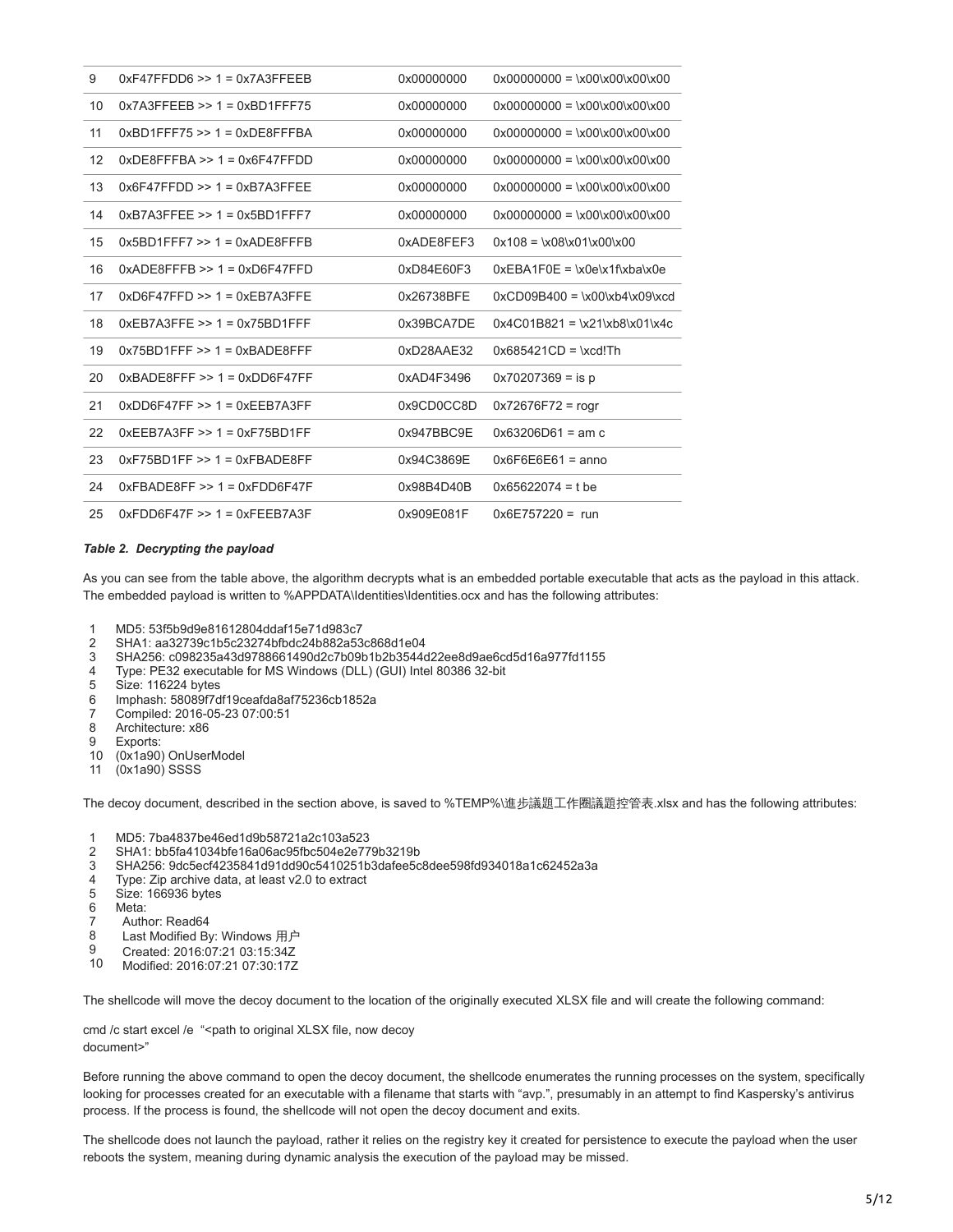# **Delivered Payload – Poison Ivy**

When the system starts up, the persistence registry key will launch the Identities.ocx payload and call its "SSSS" exported function. The "SSSS" function checks to make sure that the DLL is running within the context of a "rundll32.exe" process and then begins piecing 0x141B bytes of data together in the correct order to build the shellcode of the Poison Ivy Trojan.

We found and parsed the following configuration from the Poison Ivy shellcode:

- 1 Campaign ID: MyUser
- 2 Group ID: MyGroup
- 3 C2 Cnt: 3
- 4 - C2 #0: 202.133.236.177:443
- 5 - C2 #1: news.hpc.tw:53
- 6 - C2 #2: account.sino.tw:80
- 7 Comm Key: twone
- 8 Mutex: (V!hex67)
- 9 Auto-remove Dropper Flag: 1
- 10 Active Setup value name: StubPath
- 11 Default browser path reg key: SOFTWARE\Classes\http\shell\open\command
- 12 Active Key registry key: Software\Microsoft\Active Setup\Installed Components\

Looking for more samples which exhibited the same file structure, encryption and obfuscation to deliver the above Poison Ivy sample yielded only two additional samples. In the other two instances the delivered payloads were respectively PCShare and Yahoyah. PCShare has not been previously associated with Tropic Trooper, but in addition to the aforementioned overlaps, the two samples have passive DNS overlap with some known Tropic Trooper infrastructure. For those reasons, we assess with limited confidence the group is also using this malware family.



*Figure 3. The limited ties between C2 infrastructure used by Yahoyah samples (top) and PCShare malware samples (bottom).*

The below table shows the details of the documents, payload delivered and the C2 servers used for communications.

SHA256 a3becf3639fa82bfbf01740ce5a8335f291fb83b544e02a6cc9f1e9c96fb3764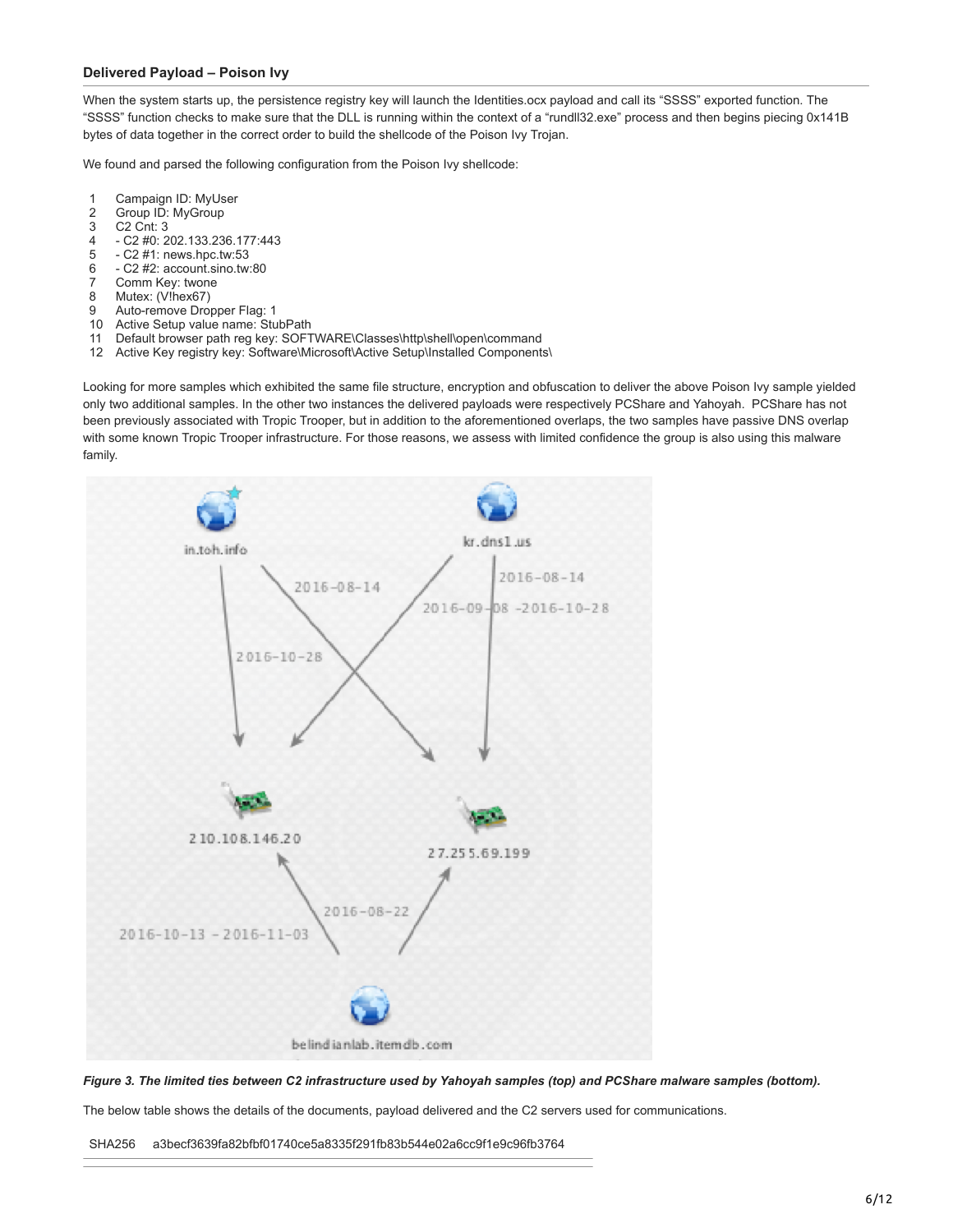| Filename       | <b>CTC Statement xlsx</b>                                        |
|----------------|------------------------------------------------------------------|
| Payload        | d76d7d64c941713d4faaedd5c972558c5136cd1b7de237280faaae89143e7d94 |
| Tool           | PCShare                                                          |
| C <sub>2</sub> | belindianlab[.]itemdb[.]com                                      |
| $C2$ IP        | 210.108.146[.]20                                                 |
|                |                                                                  |
| <b>SHA256</b>  | ca10489091b71b14f2c3dc0b5201825e63a1f64c0a859ba2bd95900f45580fc4 |
| Filename       | 全台餐廳更新版餐廳_.xlsx                                                  |
| Payload        | bff5f2f84efc450b10f1a66064ed3afaf740c844c15af88a927c46a0b2146498 |
| Tool           | Yahoyah                                                          |
| C <sub>2</sub> | www[.]dpponline[.]trickip[.]org                                  |
| C <sub>2</sub> | www[.]myinfo[.]ocry[.]com                                        |
| $C2$ IP        | 223.27.35[.]244                                                  |

It is interesting to see that the exploit documents we found had either low or no detections on most popular antivirus engines, showing that the threat actors behind this campaign have been having considerable success in bypassing static analysis undertaken by traditional antivirus solutions with this technique.

We further expanded our search using the AutoFocus Threat Intelligence platform on the IOCs extracted from the PIVY, PCShare and Yahoyah payloads and found 42 samples which either matched unique behaviors, the unique PIVY mutex or had common C2 infrastructure. The hashes of all the samples found are given in the appendix section at the end of this blog.

Figure 4 below shows the compilation timestamps of the payload samples found using AutoFocus. Given some of the payloads that were used in recent attacks, which were compiled months before, it shows that the threat actor group continues to reuse the payload within their exploit documents.



## *Figure 4. Payload Compilation Timelines*

The below Maltego graph shows some of the shared infrastructure which have been used by Tropic Trooper. The complete list of indicators on the graph can also be found in the appendix section of this report.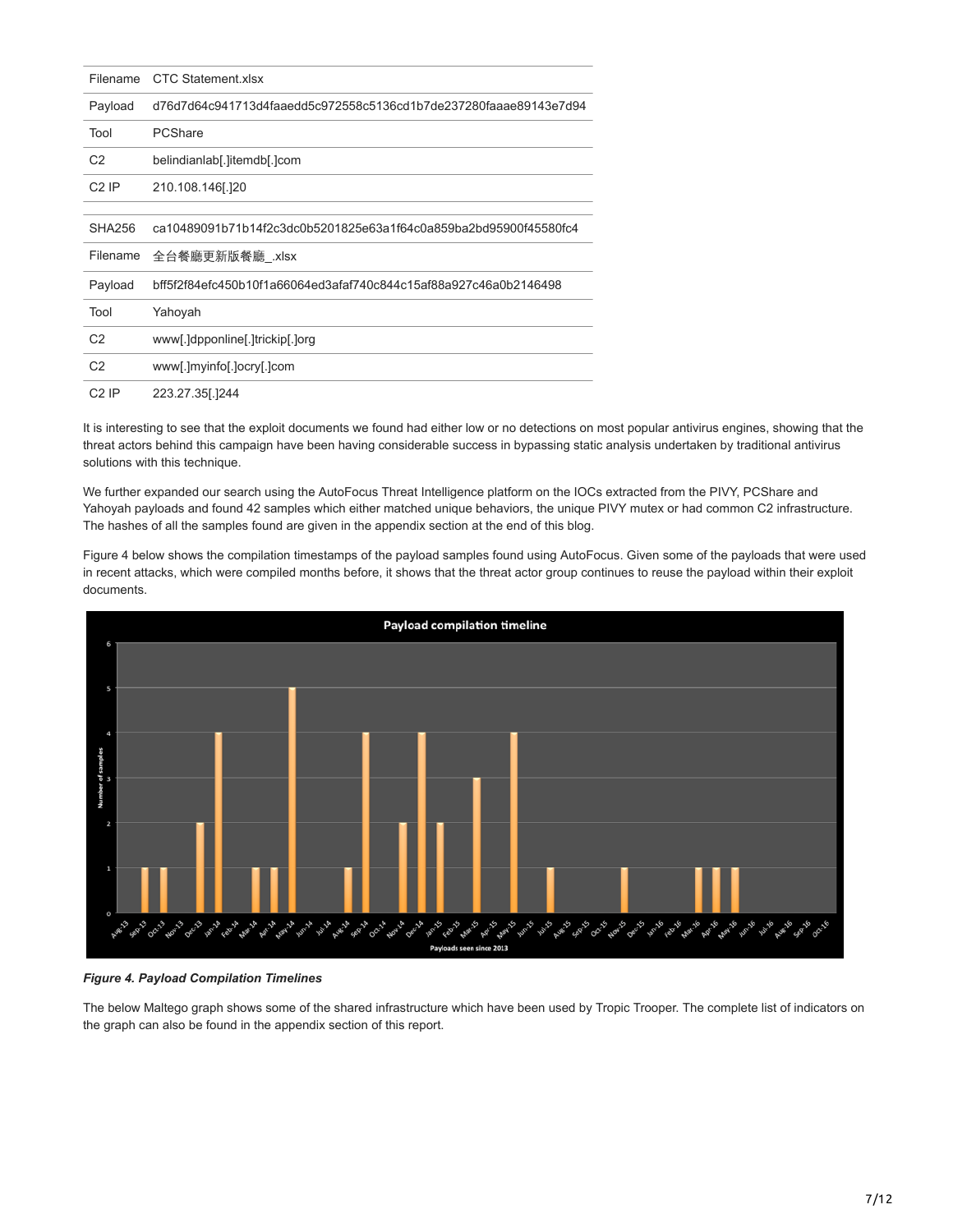

*Figure 5 Maltego graph of Tropic Trooper infrastructure*

# **Conclusion**

The Tropic Trooper threat actor group has been known to target governments and organizations in the Asia Pacific region for at least six years. In addition to using Yahoyah malware, we were able to confirm they are also using Poison Ivy and possibly PCShare malware families. They are also still exploiting CVE 2012-0158, as are many threat actors. Palo Alto Networks customers are protected from Tropic Trooper's malicious activities by:

- WildFire correctly identifies all related malware as malicious
- The C2 infrastructure are classified as malicious in PAN-DB
- Traps prevents exploitation of CVE-2012-0158

Autofocus customers can discover additional information on Tropic Trooper via the following AutoFocus tags: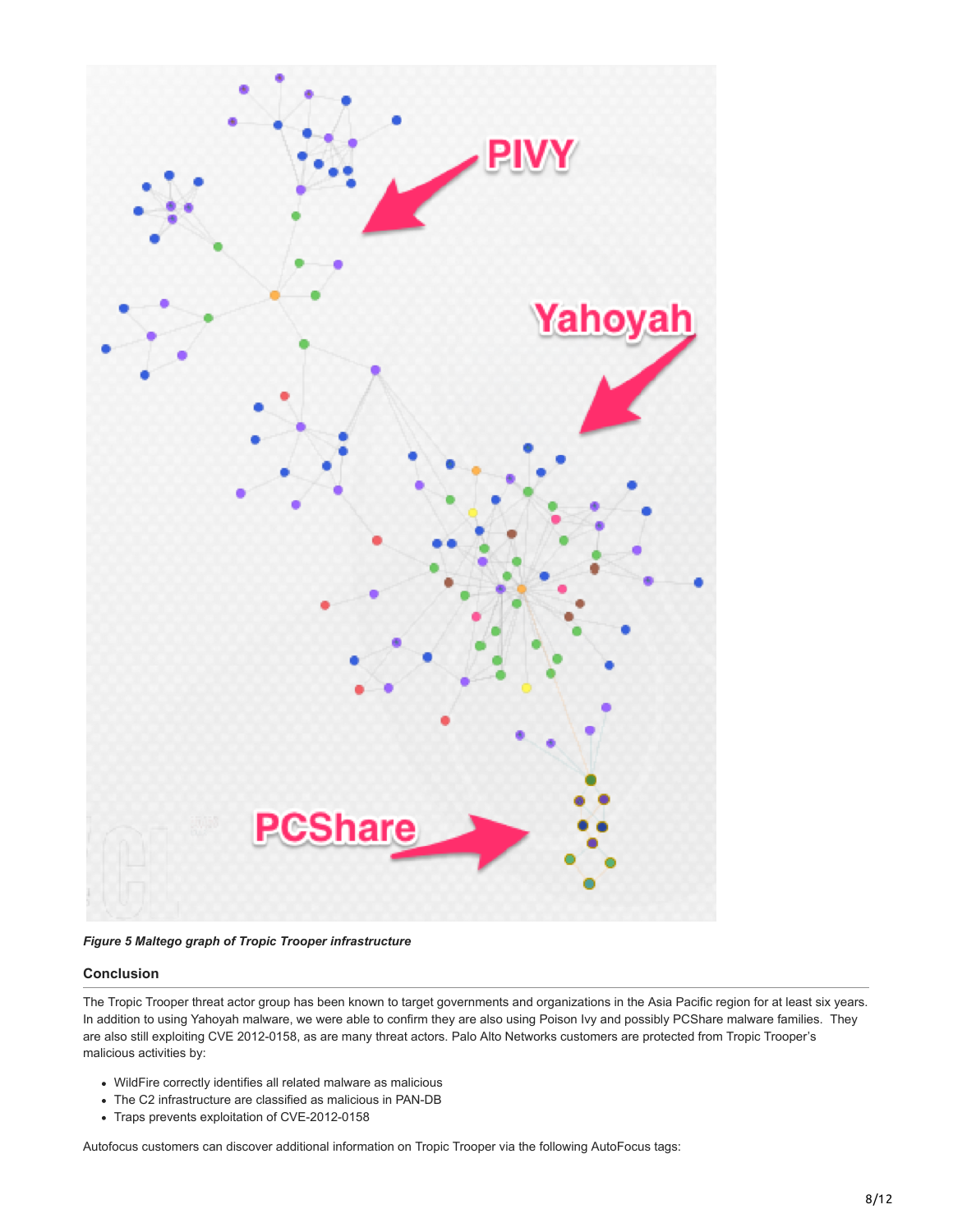## **Appendix**

**SHA256 hashes**

Samples matching unique indicators, behaviors and C2 infrastructure from the payload extracted out of the malicious documents:

| <b>UILALUU IILUSIILUS</b>                                        |  |
|------------------------------------------------------------------|--|
| Winsloader                                                       |  |
| c098235a43d9788661490d2c7b09b1b2b3544d22ee8d9ae6cd5d16a977fd1155 |  |
| e81bc530075d6d31358aea5784d977d1ac2932a13a615cd1319d01d6e39c2995 |  |
| cf32fb6371cc751b852c2e2e607c813e0de71cd7bcf3892a9a23b57dfd38d6fc |  |
| 07663f8bca3c2118f3f77221c35873fd8dd61d9afa30e566fe4b51bcfb000834 |  |
| 92da05bae1d9694a1f63b854e86b5b17ef27d5fc2551318e49e17677c7c90042 |  |
| e267ecfd37f3af55e8b02b081e7c9d8c0bf633e1d5acb0228be694eae4660eee |  |

#### **PCShare**

d76d7d64c941713d4faaedd5c972558c5136cd1b7de237280faaae89143e7d94 66d672a94f21e86655f243877ee04d7e67a515a7153891563f1aeedb2edbe579

#### **Yahoyah**

85904e7b88b5049fb99b4b8456d9f01bdbf8f6fcf0f77943aed1ce7e6f7127c2 2fce75daea5fdaafba376a86c59d5bc3e32f7fe5e735ec1e1811971910bc4009 aa812b1c0b24435b8e01100760bc4fef44032b4b0d787a8cf9aef83abd9d5dbd 9623d6f3a3952280f3e83f8dbb29942694bb682296d36c4f4d1d7414a7493db0 f0aa64c1646d91b0decbe4d4e6a7cc53bfd770c86ded9a7408034fa14d2bad83 73bba13d1c7b6794be485a5eeb7b79a62f109c27c4c698601945702303dbcd6c 25809242472a9e1f08ff83c00fae943a630867604ff95c7a57313187287384d2 72d14f0a7ecb04eb2962bc9d8491194deb856ceebf30e7ecd644620932f3d4b0 2172cc228760d6e4fa297bc485637a2b17103ae88237b30df39babe548cefaa5 fdeb384ff68b99514f329eeffb05692c4c1580ca52e43e6dcbb5d760c2a78aa4 1432a8a6ae6faa5d9f441b918ddc3edddb9c133458853ad356756835fe7b3291 a4334a33e4a87cfa52e9e24f6b4d3da0b686f71b25e5cc9a6f144485ea63108a 7f8abefcc4598c643dff1ebf570677fd5c2a4f3d08bc8ddabbfbef1eed097fb3 8e1a0d93ae644ac80048e5c3485bc6282a69d52cf26f94d2be1ce634851ac3aa c2ad0204ff90c113f7984a9db6006c9f09631c4983098803591170be62cdfaa7 8ccaade84c9c7d5955e8aa1a0d36542beeaed5b8f619aedf82f74e8fd5a5283b 03e9c25fe979f149f6dafb0398cdf3d2223b26f24009ef0f83825b60e961d111 bee4cc2c3c393953f9247eab45767e01cd26d40037fb00bd69441e026d860a63 626f65d4d638437aaa8352fe06589165d52a91e0963c988348b00734b0a3419f 5395f709ef1ca64c57be367f9795b66b5775b6e73f57089386a85925cc0ec596 72cc8c41008310024e9339b9e45bec7815b7fa8a0c3b6a56769d22bc4ced10ed fefd9bfb0f984590b54908c6868b39ca587a3e0d8198b795ff58f67adee4b9e9 4ee115734733dae0705e5b2cb6789a1cdb877bc53e2fdb6e18ab845c0522d43b 6b6ec318ede71baf79004fe22c46a8d7a500dc6ba6dd40b2641fe9a1c2b3dbd5 78eda231bf494c7008a4ad49e982f2470597199829d46b166a75f654e3cb8d59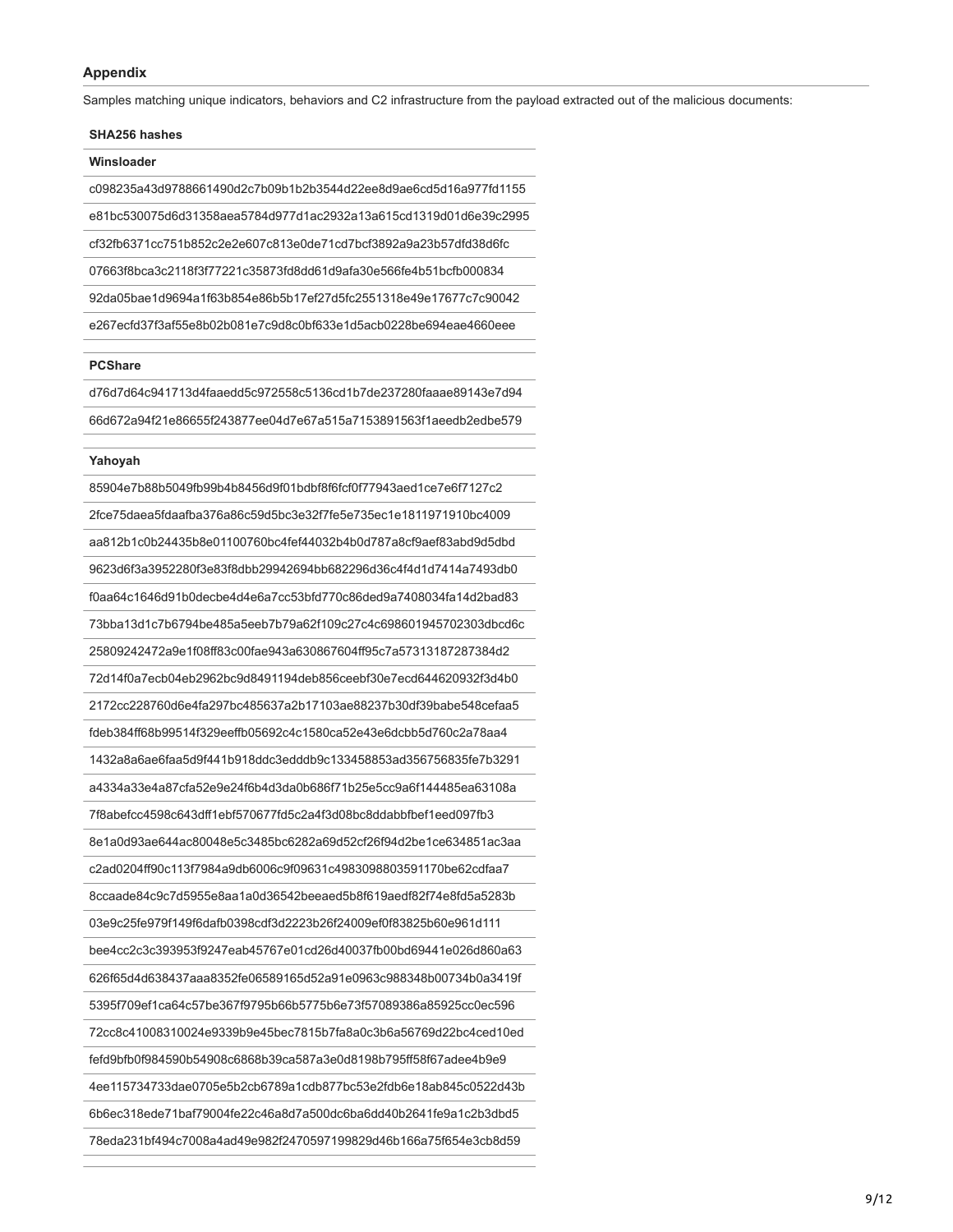21857cdd794649d72ab1bf90acfa8a57767a2a176b46cdb930025cf9242303bb bff5f2f84efc450b10f1a66064ed3afaf740c844c15af88a927c46a0b2146498 6597c49bedf3fb1964e7f6ccbb03db9e38a5903a671209ae4d3fb4f9f4db4c95

### **Poison Ivy**

6966e511a45e42a9cfa32799dd3ecf9ec1c2cf62ed491f872210334a26e8a533 84f9d3c0895fbcc3148ec77b967eb9cdf33eb90915937b91a61664d36eed7464 c4b73d2102c25e31e3b73a8547a0120e1d3706eed96392acb174ecbf1218fa37 c9d0d7e3ba9a1369b670511966f2c3b5fa3618d3b8ac99cbc3a732bd13501b99 ee3f29d2a68217825666dae6a56ae7ee96297ea7f88ae4fd78819983ae67a3ce edfedfad21bd37b890d0e21c3c832ff9493612f9959a32d6406750b2d4a93697

#### **C2 domains**

news[.]hpc[.]tw www[.]dpponline[.]trickip[.]org www[.]forensic[.]zyns[.]com www[.]bannered[.]4dq[.]com www[.]forensic611[.]3-a[.]net bbs[.]zzbooks[.]net bbs[.]ccdog[.]net wallstreet[.]1dumb[.]com www[.]cham[.]com[.]tw pinkker[.]zzux[.]com www[.]amberisic611[.]4dq[.]com www[.]metacu[.]ygto[.]com bbs[.]zzbook[.]net www[.]myinfo[.]ocry[.]com www[.]gmal1[.]com news[.]hpc[.]tw www[.]dpponline[.]trickip[.]org pinkker[.]zzux[.]com wallstreet[.]1dumb[.]com redpeach[.]youdontcare[.]com redapple[.]justdied[.]com stone[.]mypop3[.]org zeus[.]jkub[.]com sniper[.]mynumber[.]org unclesam[.]jungleheart[.]com arora[.]x24hr[.]com flanando[.]fartit[.]com

www[.]dpponline[.]trickip[.]org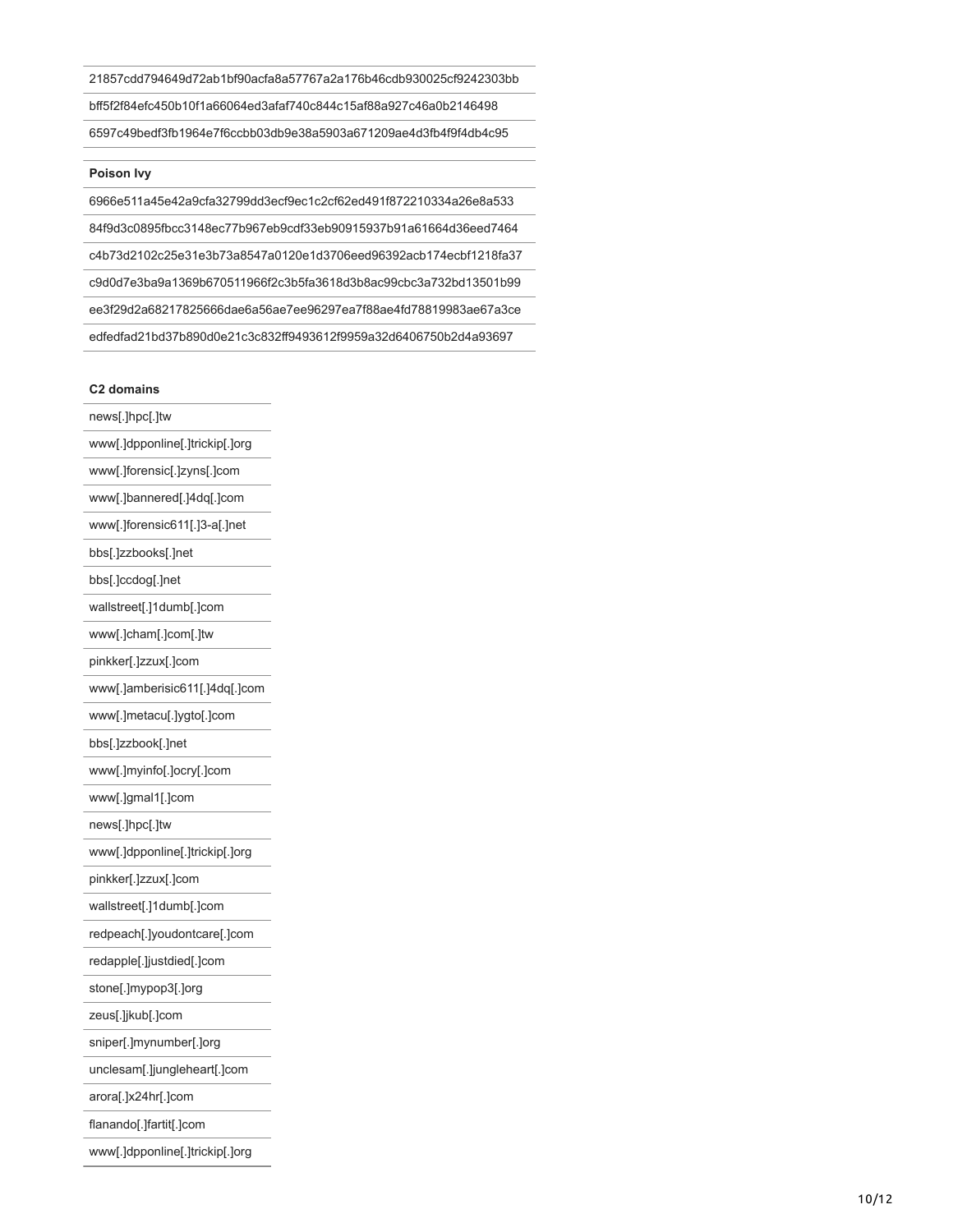www[.]myinfo[.]ocry[.]com

belindianlab[.]itemdb[.]com

kr[.]dns1[.]us

# **C2 HTTP requests**

hxxp://www[.]dpponline[.]trickip[.]org/images/D2015\_id[.]jpg

hxxp://223[.]27[.]35[.]244/images/D2015\_id[.]jpg

hxxp://www[.]myinfo[.]ocry[.]com/images/D2015\_id[.]jpg

hxxp://belindianlab[.]itemdb[.]com/1613986301|C7A5398FBD8214C92F6596CC39B8866B0121E53422D6B8378E5D1F5F63844D693810BDED3

hxxp://202[.]153[.]193[.]73/images/kong[.]24[.]jpg

hxxp://113[.]10[.]221[.]89/images/kong[.]24[.]jpg

hxxp://61[.]221[.]169[.]31/images/kongj[.]24[.]jpg

hxxp://www[.]forensic611[.]3-a[.]net/monitor/images/Smarp140102[.]24[.]gif

hxxp://www[.]bannered[.]4dq[.]com/monitor/images/Smarp140102[.]24[.]gif

hxxp://www[.]forensic[.]zyns[.]com/monitor/images/Smarp140102[.]24[.]gif

hxxp://113[.]10[.]221[.]89/Pictures/sbsb\_0620[.]24[.]jpg

hxxp://bbs[.]ccdog[.]net/Pictures/sbsb\_0620[.]24[.]jpg

hxxp://www[.]forensic611[.]3-a[.]net/monitor/images/Smartzh131225[.]24[.]gif

hxxp://www[.]bannered[.]4dq[.]com/monitor/images/Smartzh131225[.]24[.]gif

hxxp://www[.]forensic[.]zyns[.]com/monitor/images/Smartzh131225[.]24[.]gif

hxxp://bbs[.]zzbooks[.]net/Pictures/lclc\_0523[.]24[.]jpg

hxxp://bbs[.]ccdog[.]net/Pictures/lclc\_0523[.]24[.]jpg

hxxp://113[.]10[.]221[.]89/Pictures/lclc\_0523[.]24[.]jpg

hxxp://50[.]117[.]38[.]164/Pictures/dzh\_0925[.]24[.]jpg

hxxp://www[.]cham[.]com[.]tw/images/dzh\_0925[.]24[.]jpg

hxxp://113[.]10[.]221[.]89/Pictures/dzh\_0925[.]24[.]jpg

hxxp://bbs[.]ccdog[.]net/Pictures/jpg\_140430[.]24[.]jpg

hxxp://198[.]100[.]122[.]66/Pictures/jpg\_140430[.]24[.]jpg

hxxp://192[.]69[.]221[.]92/Pictures/jpg\_140430[.]24[.]jpg

hxxp://www[.]bannered[.]4dq[.]com/monitor/images/SmartNav141216[.]64[.]gif

hxxp://www[.]amberisic611[.]4dq[.]com/monitor/images/SmartNav141216[.]64[.]gif

hxxp://www[.]metacu[.]ygto[.]com/monitor/images/SmartNav141216[.]64[.]gif

hxxp://www[.]metacu[.]ygto[.]com/monitor/images/SmartNav141216[.]32[.]gif

hxxp://www[.]amberisic611[.]4dq[.]com/monitor/images/SmartNav141216[.]32[.]gif

hxxp://www[.]bannered[.]4dq[.]com/monitor/images/SmartNav141216[.]32[.]gif

hxxp://bbs[.]ccdog[.]net/Pictures/20150120-hex[.]64[.]jpg

hxxp://23[.]27[.]112[.]216/Pictures/20150120-hex[.]64[.]jpg

hxxp://bbs[.]zzbook[.]net/Pictures/20150120-hex[.]64[.]jpg

hxxp://bbs[.]zzbook[.]net/Pictures/20150120-hex[.]32[.]jpg

hxxp://23[.]27[.]112[.]216/Pictures/20150120-hex[.]32[.]jpg

hxxp://bbs[.]ccdog[.]net/Pictures/20150120-hex[.]32[.]jpg